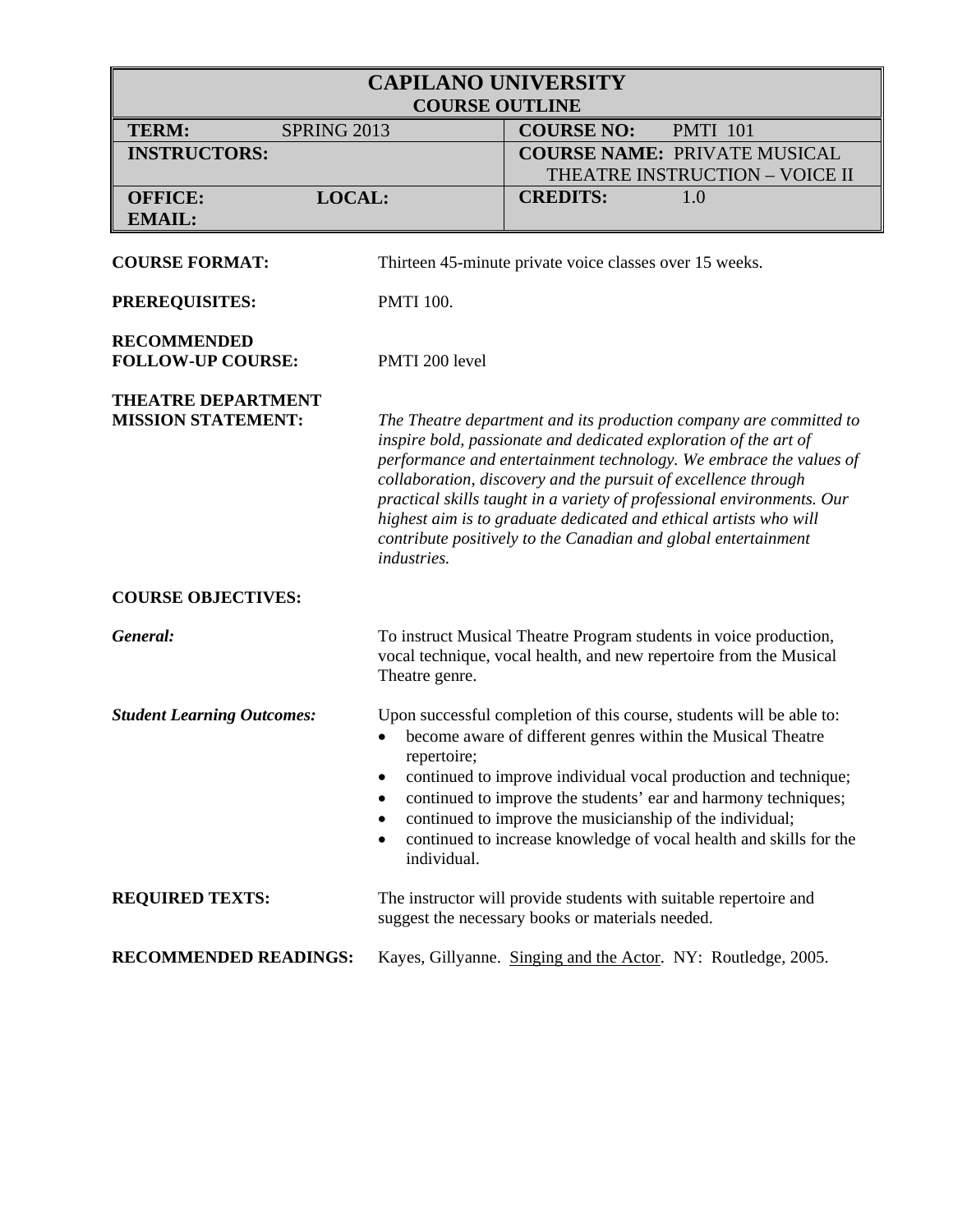### **COURSE CONTENT:**

| Week      | <b>Content</b>                                      | <b>Assignments</b>                                |
|-----------|-----------------------------------------------------|---------------------------------------------------|
| $1 - 3$   | Explore scales and exercises for vocal health.      | Practice exercises, choose appropriate repertoire |
|           | <b>Explore suggested Musical Theatre Repertoire</b> | from the Comedy Solo.                             |
|           | for the Comedy solo.                                |                                                   |
| $4 - 6$   | Continue exercises. Begin learning Comedy           | Prepare for midterm performance of Comedy         |
|           | repertoire.                                         | repertoire. Memorization due: Week 5.             |
| $7 - 9$   | Master Class – perform Comedy solo. Explore         | 1. Prepare for Midterm Show.                      |
|           | new repertoire to be chosen from Standard           | 2. Choose appropriate standard repertoire.        |
|           | genre. Continue exercises/vocal skills.             |                                                   |
| $10 - 12$ | Begin memorization of Standard repertoire.          | Prepare for term end performance of Standard      |
|           | Continue exercises – scales and technique.          | Solo. Memorization due: Week 11                   |
| $13 - 15$ | Master Class Standard solo. Audition Portfolio      | Continue preparation for term end performance.    |
|           | should be complete and assessed.                    | Prepare for Mock Auditions. Due Week 13:          |
|           | Prepare final presentation and Mock Auditions       | Written personal evaluation and improvement;      |
|           | with a Guest Artist.                                | Audition Portfolio (minimum 4 songs).             |

#### **EVALUATION PROFILE:**

| <b>EVALUATION PROFILE:</b> | Repertoire – Memorization of 2 Solo songs (15% each) 30% |  |
|----------------------------|----------------------------------------------------------|--|
|                            |                                                          |  |
|                            |                                                          |  |
|                            |                                                          |  |
|                            |                                                          |  |
|                            |                                                          |  |
|                            |                                                          |  |

### **GRADING PROFILE:**

| $A+=95-100\%$   | $B+=80-84\%$  | $C_{\pm} = 65 - 69\%$ | $D = 50 - 54\%$ |
|-----------------|---------------|-----------------------|-----------------|
| $A = 90 - 94\%$ | $B = 75-79\%$ | $C = 60-64\%$         | $F = 0.49\%$    |
| $A - 85 - 89\%$ | $B - 70-74\%$ | $C_{-}$ = 55-59%      |                 |

- **ASSIGNMENTS:** 1. Students will prepare two or more solo songs throughout the term. These solos will be chosen with the PMTI Instructor with the student's vocal type and range in mind. These songs will be memorized and prepared for performance in Master Class. There will be performances of these songs in Week 7 and 15 for the public. The repertoire covered this term will be from the Comedy and Standard genres.
	- 2. **Vocal Health and Hygiene** will be discussed with each student. Diagrams and new handouts will be discussed. More difficult exercises pertaining to the voice type or challenge that the student faces will be memorized and constantly repeated to help improve vocal technique and skill.
	- 3. **Audition Portfolio**. Each student will expand their audition portfolio from the songs learned this term. At least two new songs are necessary to complete this terms portfolio. The Complete Audition Portfolio should now consist of at least four solos.
	- 4. **Personal Evaluation and Improvement:** Students must do a written evaluation of their current strengths and weaknesses including a) specific improvements made through term; b) future short and long term goals; c) significant discoveries and outcomes.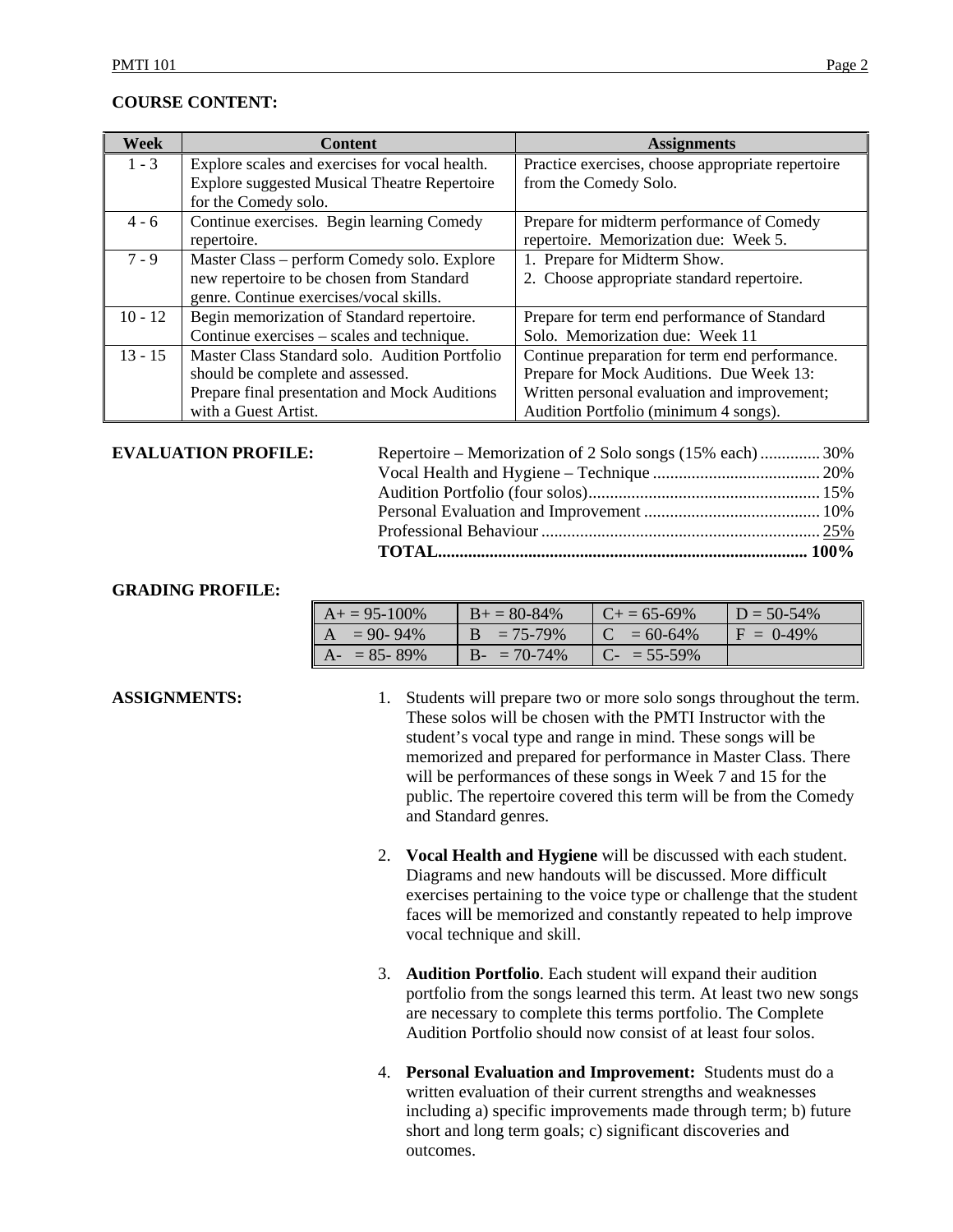| <b>OPERATIONAL DETAILS:</b>       | 5.<br><b>Professional Behaviour.</b> Students must demonstrate professional<br>behaviour as outlined in the Theatre Department Standards for<br>Professional Behaviour. Students will receive a midterm progress<br>report. In addition to forming part of the grade for this course, the<br>end-of-term Professional Behaviour Reports are reviewed by<br>Theatre Department audition committees.                                                                                                                                                          |
|-----------------------------------|-------------------------------------------------------------------------------------------------------------------------------------------------------------------------------------------------------------------------------------------------------------------------------------------------------------------------------------------------------------------------------------------------------------------------------------------------------------------------------------------------------------------------------------------------------------|
|                                   |                                                                                                                                                                                                                                                                                                                                                                                                                                                                                                                                                             |
| <b>University Policies:</b>       | Capilano University has policies on Academic Appeals (including<br>appeal of final grade), Student Conduct, Cheating and Plagiarism,<br>Academic Probation and other educational issues. These and other<br>policies are available on the University website.                                                                                                                                                                                                                                                                                               |
| Attendance:                       | Students are expected to be on time for classes, and to attend all<br>classes and rehearsals. Attendance is essential for successful<br>completion of the course. Students who miss more than 10% of<br>classes will not receive credit for the course. Students are responsible<br>for all material covered in class, even if absent, including<br>announcements and day-to-day assignments.                                                                                                                                                               |
| <b>Class Participation:</b>       | Students must come prepared to contribute to all activities in a<br>positive focused manner.                                                                                                                                                                                                                                                                                                                                                                                                                                                                |
| <b>Outside Productions:</b>       | Involvement in outside productions during the term affects a student's<br>level of commitment and the quality of program work. The quality,<br>and pedagogy of outside productions cannot be guaranteed and may<br>be detrimental to the progress of the student. For these reasons, the<br>Theatre Department will not permit students to be involved with<br>productions, which are not officially part of the program. Students<br>who engage in outside productions will receive 0 for Professional<br>Behaviour and may be asked to leave the program. |
| <b>Missed Exams and Projects:</b> | Missed exams and project presentations cannot be made up except in<br>the case of serious illness or accident. An official letter from a doctor<br>must accompany any request.                                                                                                                                                                                                                                                                                                                                                                              |
| Late Assignments:                 | Late assignments will be reduced half a letter grade (e.g., $B+$ to $B$ : $B-$<br>to $C$ +) per day and will not be accepted after 10 days. Revisions are<br>allowed at the instructor's discretion. Normally, late performance and<br>class presentations will not be accepted.                                                                                                                                                                                                                                                                            |
| Cheating/Plagiarism:              | Please see University calendar for policy, and Writing Centre for<br>information on what plagiarism is and how to incorporate source<br>materials into written assignments.                                                                                                                                                                                                                                                                                                                                                                                 |
| <b>Incomplete Grades:</b>         | An "I" grade will be given at the discretion of the instructor only if the<br>student has a reasonable chance of completing the required<br>assignments by the date agreed upon as an extension. Normally,<br>performance and class presentations will not be considered for the "I"<br>grade.                                                                                                                                                                                                                                                              |
| <b>English Usage:</b>             | Students are expected to write clear sentences, organized and<br>developed paragraphs and essays (where assigned), which conform to<br>the MLA (Modern Language Association) style. Please see the<br>Writing Centre for help with writing questions and problems.                                                                                                                                                                                                                                                                                          |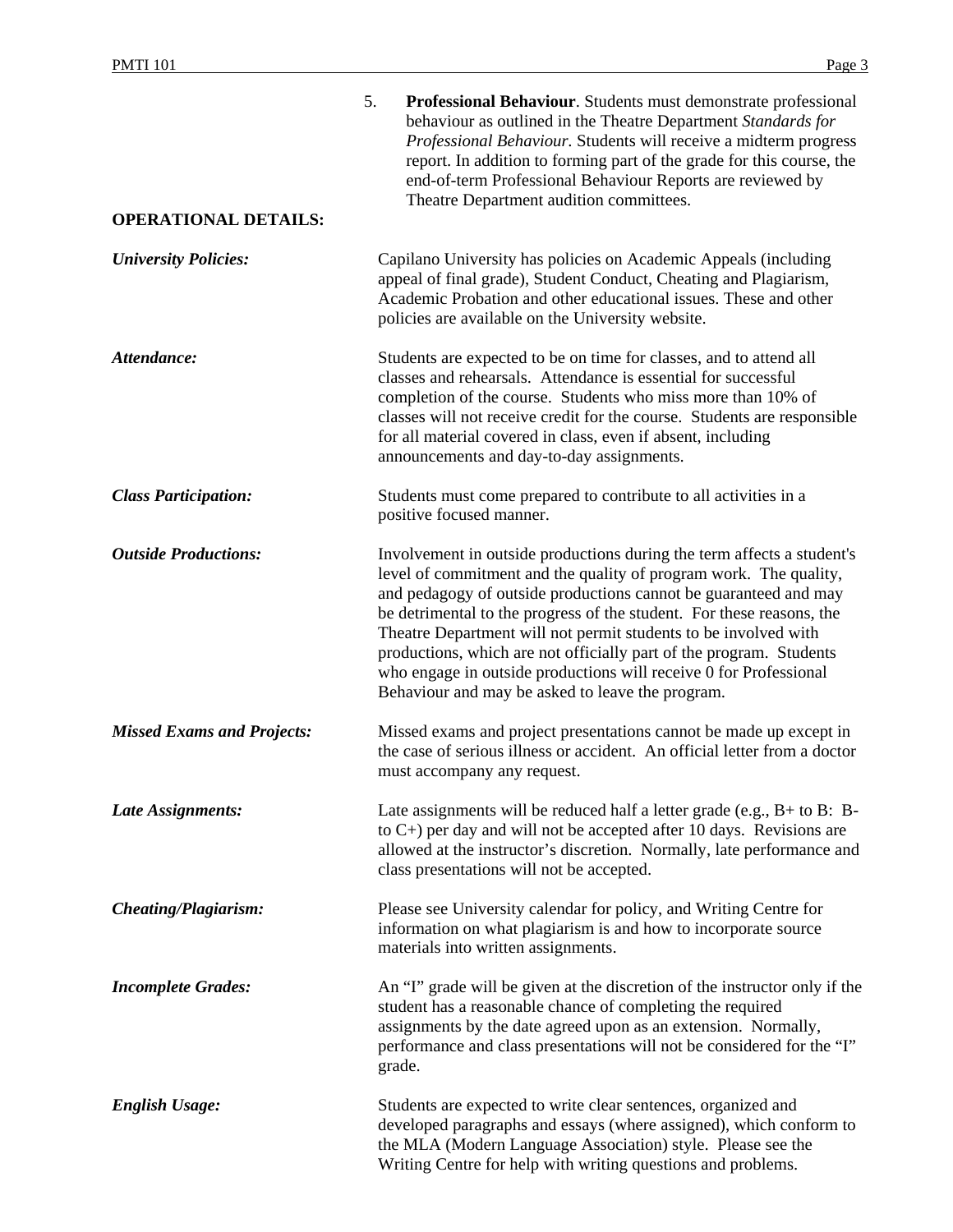| Course Website:                | When the instructor uses a course website, students are expected to<br>write in a respectful manner online. Inappropriate online writing will<br>result in being blocked from the website. Only registered students<br>may participate on a course website. Students may not give their<br>password to another person and no other person may represent the<br>student online.                                                                                                                                                                                                                 |
|--------------------------------|------------------------------------------------------------------------------------------------------------------------------------------------------------------------------------------------------------------------------------------------------------------------------------------------------------------------------------------------------------------------------------------------------------------------------------------------------------------------------------------------------------------------------------------------------------------------------------------------|
| Audits:                        | Audit students must have the same prerequisites as other students and<br>may be registered if there is space available. All of the participation<br>work and all other assignments agreed upon by the student and the<br>instructor must be completed to receive the audit grade.                                                                                                                                                                                                                                                                                                              |
| <b>Studio/Shop Discipline:</b> | The behaviour that is expected by the department is described in the<br>Theatre Department Standards for Professional Behaviour and forms<br>part of the grade for this course. See the attached document.                                                                                                                                                                                                                                                                                                                                                                                     |
|                                | Students must arrive on time prepared to work. This means students<br>must have assigned work prepared, have necessary materials, and<br>must be dressed appropriately for studio/shop work. Students who are<br>dressed incorrectly will be asked to change.                                                                                                                                                                                                                                                                                                                                  |
|                                | acting classes: clothing that makes the body neutral; dark-<br>coloured or grey stretchy pants, and dark or grey non-logo t-<br>shirts or sweatshirts. Clothing must cover the entire body.<br>movement, voice, and dance classes: dance wear<br>٠<br><i>all studio classes:</i> footwear is dance or rehearsal shoes<br>not allowed in studio courses: jeans, skirts, revealing clothing,<br>٠<br>outdoor footwear, and jewelry (unless part of a required<br>costume)<br>tech classes: work clothes that can be covered with dirt, dust or<br>$\bullet$<br>paint; sturdy shoes; work gloves. |
|                                | Food and Beverages: Not allowed on stage, in the rehearsal hall or<br>studio. Water bottles are permitted. Occasionally, with permission of<br>a stage manager, other beverages in closed containers may be allowed<br>in rehearsals. These spaces are not to be used as lunchrooms.                                                                                                                                                                                                                                                                                                           |

Disruptive students will be asked to leave the class.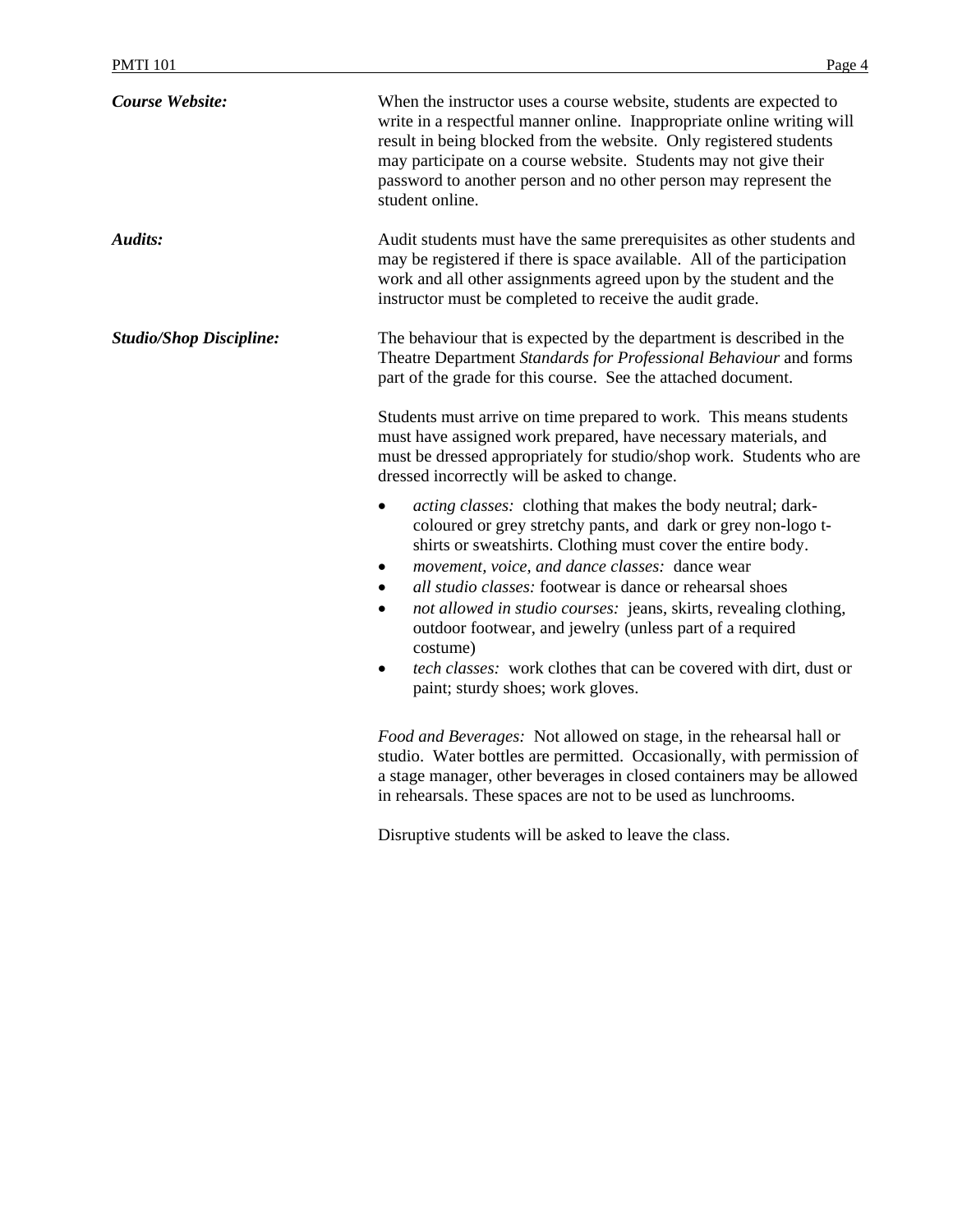# **Theatre Department**  *Standards for Professional Behaviour*

Professional behaviour is essential in employment situations in professional theatre, film, and television. Professional behaviour, combined with professional craft skills are the essential components that casting directors, directors, and producers consider when deciding to cast an actor. Acknowledging this, the Theatre Department fosters professional behaviour by evaluating each student according to these standards.

In classes where professional behaviour forms part of the mark, students will be given interim reports in order to adjust behaviour that needs improvement. Students should be aware that directors consider the actor's professional behaviour reputation when casting. These standards indicate the behaviour that is expected in class, in rehearsal and performance situations, and in all interactions in the Theatre Department environment.

The desired behaviours are described below as "outcomes" which are followed by a list of criteria against which the student's behaviour will be measured.

# **1. Outcome: Creative Integrity Measurement Criteria: The student demonstrates**

- exploration by showing a willingness to do exercises or take direction designed to increase the boundaries of known skills.
- commitment by participating in rigorous rehearsal and performance activities without sacrificing class and studio work.
- self-motivation by integrating and applying knowledge from all disciplines studied to the tasks at hand (e.g., skills learned in Acting class are applied to show rehearsal, skills learned in Movement and Voice classes are applied to Acting class)
- inspiration by bringing new ideas personal work and to the ensemble

# **2. Outcome: Good Work habits**

### **Measurement Criteria: The student demonstrates**

- punctuality
- regular attendance
- proper attire
	- o **acting classes:** clothing that makes the body neutral: dark coloured or grey stretchy pants, and dark or grey non-logo t-shirts or sweatshirts. Clothing must cover the entire body.
	- o **movement, voice, and dance classes:** dance wear
	- o **all studio classes**: footwear is dance or rehearsal shoes
	- o **not allowed in studio courses:** jeans, skirts, revealing clothing, outdoor footwear, and jewelry (unless part of a required costume)
	- o **tech classes:** work clothes that can be covered with dirt, dust or paint; sturdy shoes; work gloves.
- good personal hygiene
- preparation for the task by arriving with expected equipment/material
- effective listening skills
- effective note taking and rehearsal notation

### **3. Outcome: The Ability to work in hierarchal situations**

Students must work in both hierarchal and collaborative situations and must develop the discretion to know the difference.

# **Measurement Criteria: The student demonstrates**

- respect for authority
- appropriate response to direction
- respect for the work of others in supporting positions
- appropriate contribution to the work
- knowledge and use of the proper chain of authority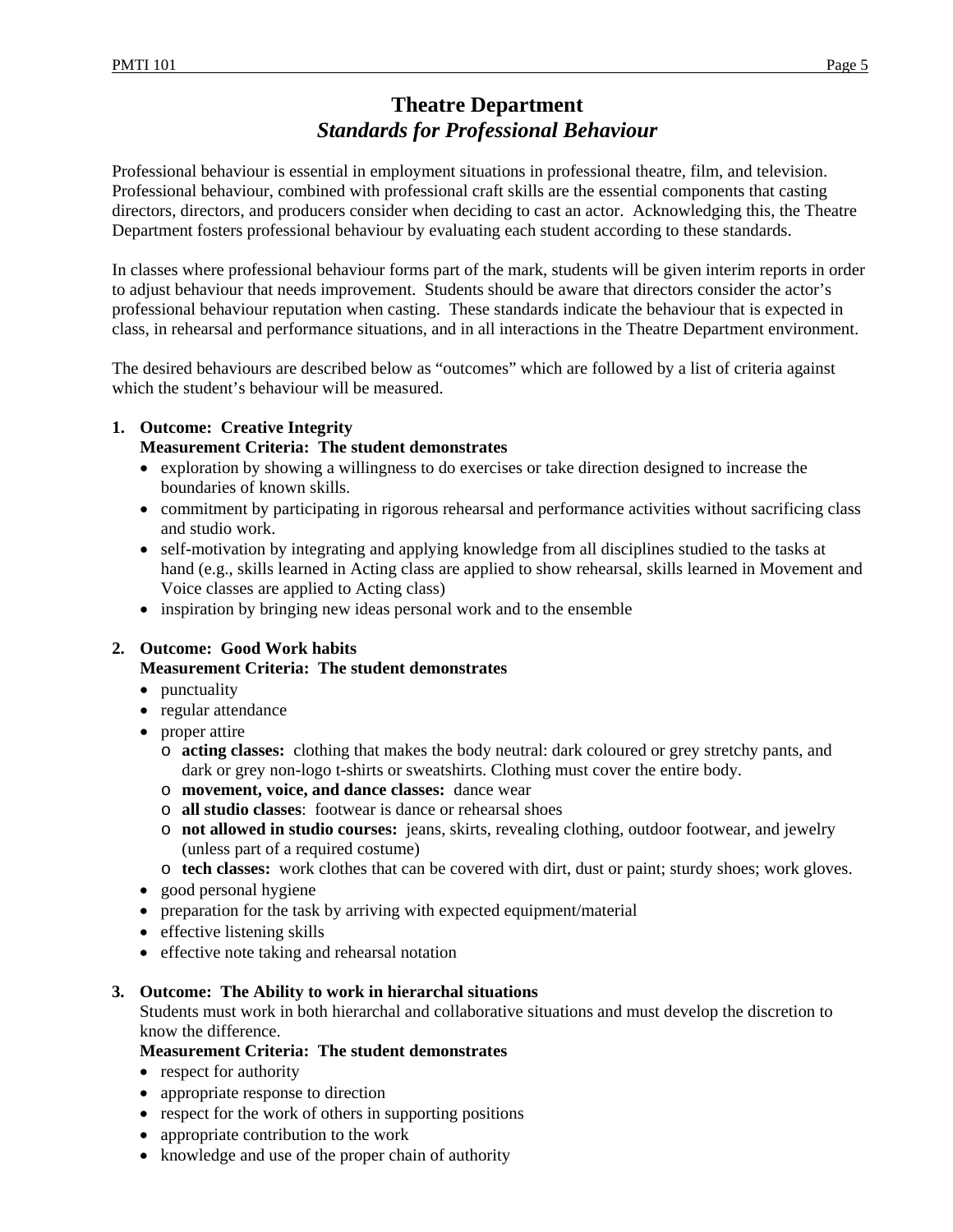#### **4. Outcome: Ability to Work in ensemble groups Measurement Criteria: The student demonstrates**

- reinforcement of others by verbally or nonverbally encouraging and supporting others and giving recognition for contribution
- openness and acceptance of others' ideas
- team work by using constructive means to overcome differences of opinion by searching for common ideas and compromising one's own opinion to complete the task
- active participation by contributing to group work
- peer development by reflecting on the work of others and offering sensitive, constructive observation and challenges when called upon
- leadership by proposing goals and tasks, initiating discussion and keeping the group focussed and also leadership by example
- sensitivity to stigmas, multiculturalism, gender
- positive contribution to the energy of the ensemble

### **The student does not demonstrate:**

- aggression, verbal or nonverbal, to behaviour perceived to be hostile or derogatory
- dominating behaviour, by assuming status speaking loudest and most frequently and interrupting
- distracting behaviour which draws attention from the task
- withdrawing behaviour
- defensiveness by overreacting to another member's challenge

#### **5. Outcome: Successful Time Management Measurement Criteria: The student**

- reads and follows schedules
- meets rehearsal deadlines such as line memorization
- has an organized approach to accomplishing tasks
- accomplishes tasks, assignments and projects on time
- respects the time of others by attending scheduled appointments, meetings, and rehearsals
- responds positively under high pressure demands

# **6. Outcome: Self–awareness, Self-care, Self-learning Measurement Criteria: The student demonstrates**

- a reflective practice which allows the student to be aware of the student's own competence
- an awareness of internal and external factors in one's personal life and how they can affect professional performance
- responsibility toward physical well being
- self motivation to identify gaps in one's own knowledge, skills and abilities, and to request assistance from the appropriate member of the department
- the ability to accept, evaluate and respond appropriately to professional criticism

# **7. Outcome: Ethical standards Measurement Criteria: The student demonstrates**

- honesty
- accountability
- integrity
- commitment
- respect for co-workers
- respect for privacy, confidentiality